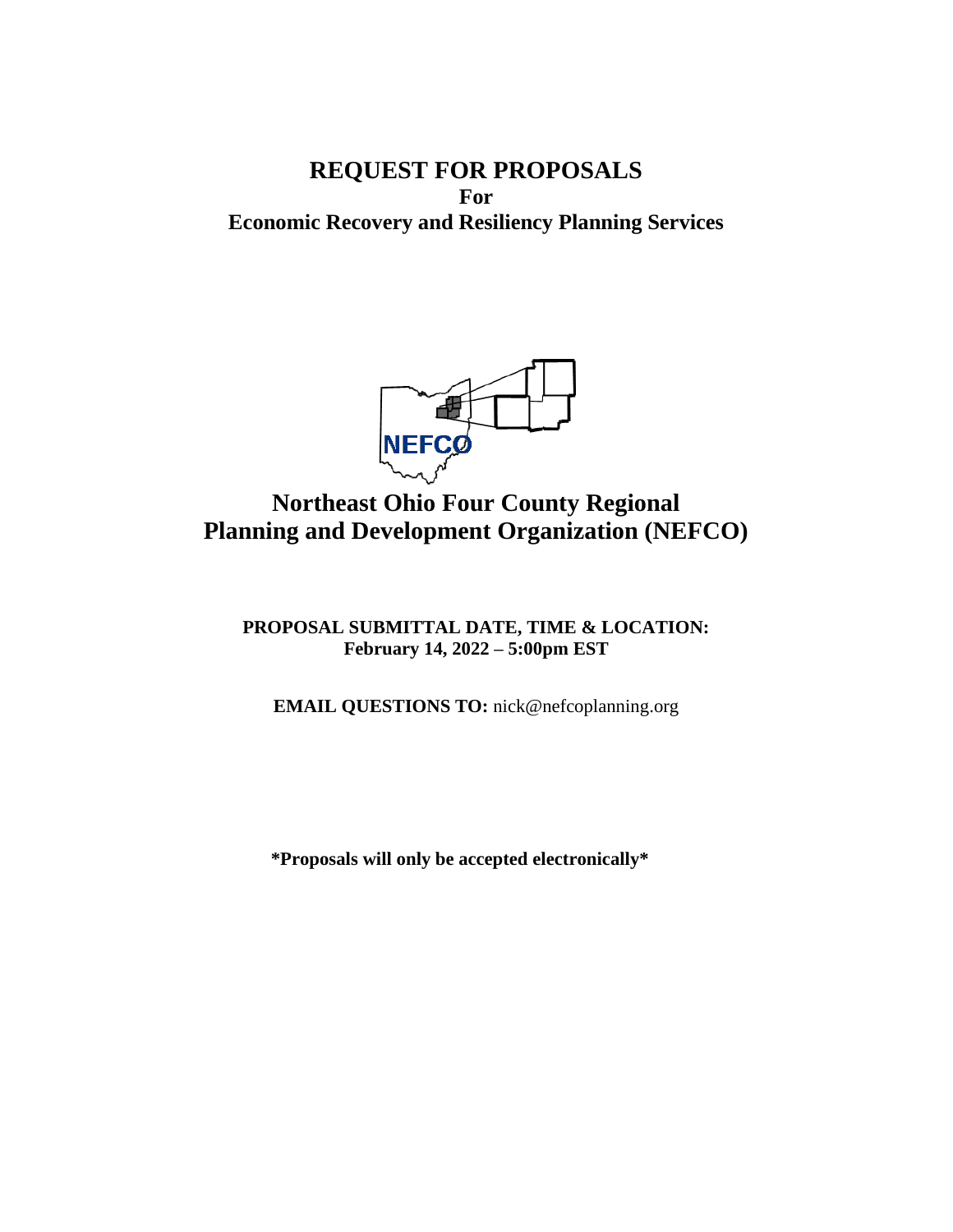## **OVERVIEW**

The Northeast Ohio Four County Regional Planning and Development Organization (NEFCO) is seeking a qualified vendor to assist NEFCO staff with executing and completing a regional economic recovery and resiliency (ER&R) planning process and ER&R Plan document and satisfying the requirements and deliverables of NEFCO's U.S. Economic Development Administration (EDA) CARES Act grant. The CARES Act grant and all required deliverables must be completed before June 30, 2022.

NEFCO seeks the assistance of an experienced vendor that can help NEFCO complete a planning process it started in 2020. The experienced vendor should have a team who understands public sector comprehensive planning, regional councils of government, economic development planning, meeting facilitation, and report compilation to assist NEFCO and its constituent governments with completing all of services and deliverables identified in this RFP.

NEFCO shall follow the federal *Small Purchase Procedure* procurement method. Under this method of selection, NEFCO will receive proposals from interested parties until the date and time set forth in this request. NEFCO will review and rank all proposals according to a list of criteria set forth in this request. NEFCO is a council of governments and is tax exempt.

## **GENERAL INSTRUCTIONS**

- 1) Interested parties must submit a .pdf electronic file of the proposal within the time period indicated for submission.
- 2) NEFCO will accept proposals until **February 14, 2022 – 5:00pm EST**.
- 3) Submission of a proposal will be considered as conclusive evidence of the interested party's complete examination and understanding of the specifications as provided by NEFCO.
- 4) Proposals received after the time and date specified will not be considered and will be deemed unresponsive.

## **GENERAL TERMS AND CONDITIONS**

- 1) NEFCO reserves the right to reject any and all proposals in whole or in part without penalty and not to issue a contract as a result of this RFP.
- 2) The award shall be made to the interested party who submits a responsive proposal that NEFCO believes, in its sole discretions, best meets the objectives of the project outlined herein and is in the best interests of NEFCO. In evaluating which proposal best meets the objectives of the project outlined herein and is in the best interests of NEFCO, NEFCO will consider, without limitation, any of the following: proposal price, quality, service capabilities, performance analysis, reference checks, fiscal stability and longevity of the providing vendor. This list is not all-inclusive or exhaustive.
- 3) All proposals will be reviewed by NEFCO to determine compliance with administrative requirements and instructions specified in this RFP. The interested party is specifically notified that failure to comply with any part of the RFP may result in rejection of the proposal as non-responsive. Ambiguous proposals, which are uncertain as to terms, delivery, quantity, and/or compliance with specifications, may be rejected or otherwise disregarded. NEFCO may, in its sole discretion, waive any or all technicalities or requirements as deemed appropriate.
- 4) NEFCO encourages participation in all of its contracts by firms certified as Minority and/or Women's Business Enterprises or similar certifications (MWBE). However, no preference will be included in the evaluation of proposals, no minimum level of MWBE participation shall be required as a condition for receiving an award and proposals will not be rejected or considered non-responsive on that basis.
- 5) NEFCO reserves the right to make an award without further discussion of the proposal submitted. Therefore, the proposal should be submitted initially on the most favorable terms which the interested party can propose. There will be no best and final offer procedure.
- 6) The successful interested party should be prepared to accept this RFP for incorporation into a contract resulting from this RFP. Contract negotiations may incorporate some or all of the interested party's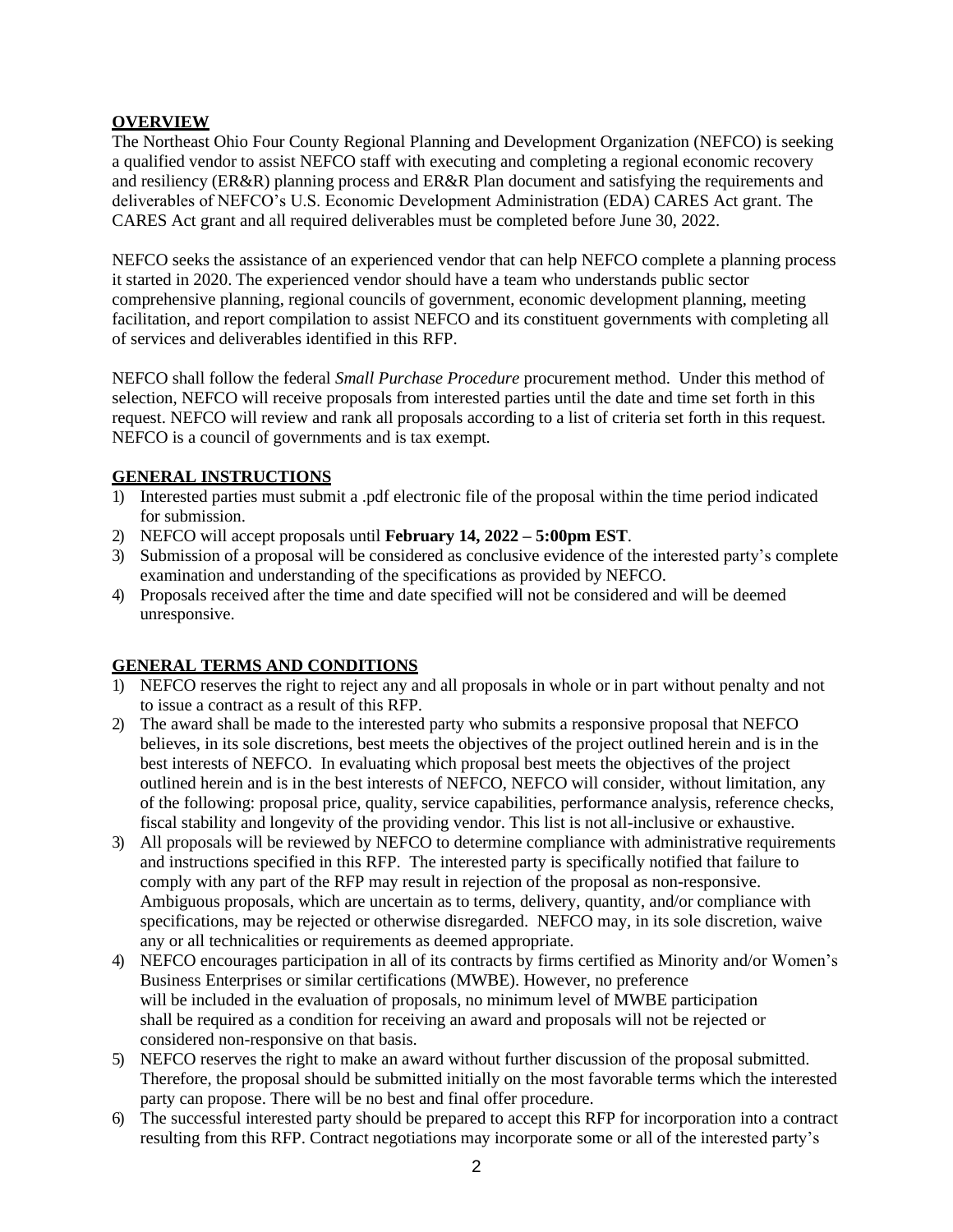proposal.

- 7) Interested parties and/or their representatives shall direct all inquiries and all other communications regarding this proposal to Nick Lautzenheiser, NEFCO Economic Development Planner. All questions shall be in electronic mail in order to forward the answers to all interested parties. No oral answers to proposal questions shall be permitted. This shall ensure fairness and give all interested parties an equal opportunity to be considered.
- 8) Any addenda to the proposal documents will be issued in writing. No oral statements, explanations or commitments shall be of any effect unless incorporated in the addenda.
- 9) NEFCO reserves the right to contact interested parties individually for the purpose of clarifying proposals and/or requesting additional information.
- 10) NEFCO, at its discretion, may request an interview and demonstration from proposing companies. Submission of a proposal does not guarantee a request for an interview.
- 11) NEFCO is not liable for any cost incurred by the interested parties in connection with the development and submittal of their proposals.
- 12) NEFCO shall take the amount of time, in its discretion, necessary to thoroughly review submissions in order to arrive at an award decision. NEFCO will notify the apparent successful interested party of their selection in writing via email upon completion of the evaluation process. Individuals or firms whose proposals were not selected for further negotiation or award will be notified separately by email or facsimile.
- 13) No work shall be assigned to sub-vendors and/or third parties without the written approval of NEFCO.
- 14) This RFP does not obligate NEFCO or its members to contract for the services specified herein.

## **ABOUT NEFCO**

NEFCO was formed in 1974 as a regional council of governments by the elected officials within Portage, Stark, Summit and Wayne Counties. NEFCO was created as a voluntary organization to enable local officials to discuss problems facing the region and to develop strategies to respond to challenges. NEFCO serves as a forum through which local, state and federal planning programs can be more effectively coordinated**.**

In 1978, NEFCO was designated as an Economic Development District (EDD) by the U.S. Department of Commerce, Economic Development Administration (EDA). As an EDD for the region, NEFCO receives EDA funding to manage the Comprehensive Economic Development Strategy (CEDS). The CEDS is locally-based, regionally-driven planning process and plan document designed to build capacity and guide regional economic prosperity and resiliency. Preparation and maintenance of the CEDS maintains NEFCO's status as an EDD and the region's eligibility for EDA grant funding. NEFCO will incorporate the ER&R Plan document into the CEDS to guide regional economic recovery and resiliency.

#### **DELIVERABLES**

The following deliverables should be completed and submitted to NEFCO in electronic format. The proposal should provide a description or outline of the work plan and reports that are part of the deliverables for the project. At a minimum, the following project deliverables are expected:

- 1) Organize data and information gathered by NEFCO over the past 18 months into a planning document (analysis of data, completed surveys and responses, meeting notes, etc.)
- 2) Assist NEFCO with the facilitation of public, committee, subcommittee, and other meetings associated with the regional economic recovery and resiliency planning process and in the development of an ER&R Plan document
- 3) Assist NEFCO with the completion of a regional ER&R Plan document including, but not limited to: a.An ER&R Plan outline/table of contents
	- b. A compilation of background information and data meeting notes, survey forms, survey responses, etc.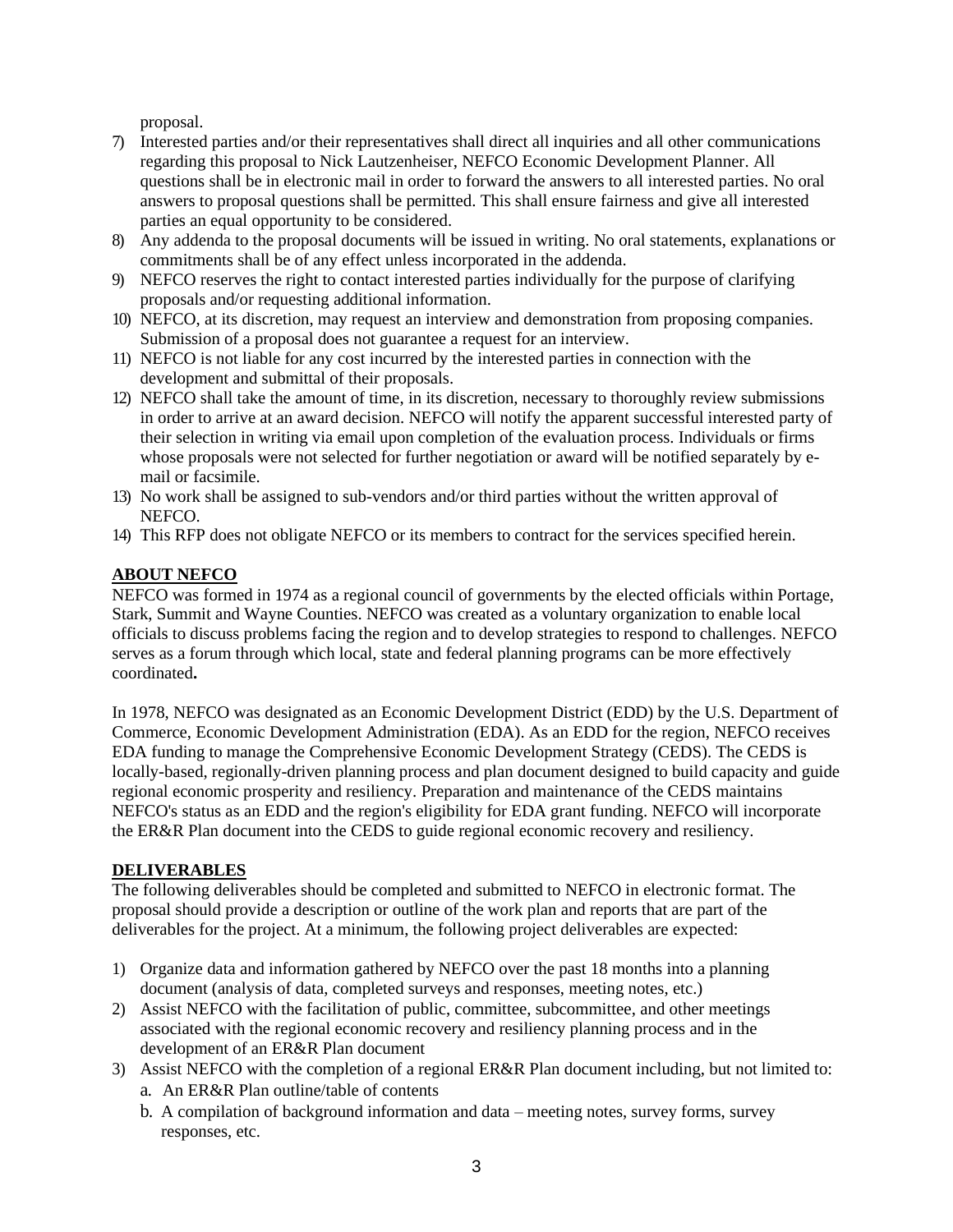- c. An analysis of economic and demographic data;
- d. An analysis of pre- and post-pandemic conditions;
- e. A preparation of the region's strengths, weaknesses, opportunities, and threats (SWOT) analysis;
- f. An action plan with short-term recovery projects and programs and long-term resiliency strategies, and which includes a matrix with  $-$  at a minimum  $-$  the following components:
	- Project/program identification and listing
	- Project/program location (county, city, etc.)
	- Cost
	- Funding source(s)
	- Timeline for implementation
	- Responsible party(ies)
	- Desired outcome(s)/goal(s)
	- Consistency with/correlation to NEFCO CEDS Plan goal(s)
- g. Graphs, charts, maps, photos, images, and other graphical displays aesthetic and intuitive graphical display of data and information to enhance the ER&R Plan document. Vendor shall include software to be employed and capabilities/ proficiencies of staff
- h. References/sources cited
- i. Listing of staff, Board, committee, and subcommittee member listing
- j. Glossary or index of terms
- k. Other appendices, as applicable
- 4) Review other examples of completed comprehensive economic recovery and resiliency plans from around the U.S.
- 5) Ensure consistency of ER&R Plan with NEFCO's Comprehensive Economic Development Strategy
- 6) Include presentation-quality graphics, including charts, maps, tables, photographs and imagery, etc.
- 7) Assemble and complete ER&R Plan document. The final ER&R Plan document is to be in an electronic format (PDF).
- 8) Provide other ER&R planning services, as assigned by NEFCO

## **TIMELINE FOR DELIVERABLES**

The vendor will work with NEFCO staff to complete all the deliverables listed above in a timely manner in order to meet the grant deadlines, as required by the EDA. The vendor shall meet the following deadlines for the ER&R planning program deliverables:

- 1) Review and organization of existing ER&R planning data and information March 1-31, 2022
- 2) Outline for ER&R Plan March 31, 2022
- 3) Attend and help facilitate ER&R Subcommittee meetings (3 total meetings) April 2022
- 4) Draft Action Plan May 12, 2022
- 5) Attend and help facilitate Regional CEDS Committee May 19, 2022
- 6) Draft ER&R Plan for review by Regional CEDS Committee June 1, 2022
- 7) Draft ER&R Plan for review by NEFCO General Policy Board June 8, 2022
- 8) Attend and provide presentation of ER&R Plan to NEFCO General Policy Board June 15, 2022
- 9) Final ER&R Plan June 22, 2022

#### **GUIDING PRINCIPLES**

Execute an impactful ER&R planning process and ER&R Plan document, which helps the NEFCO region understand and respond to the impacts of the pandemic by recommending short-term recovery projects and programs and long-term resiliency strategies. This process will be guided by the following principles:

- 1) Establish our ER&R planning process which engages communities and organizations throughout the NEFCO region;
- 2) Ensure that the ER&R Plan includes actionable steps to foster recovery and promote regional resiliency;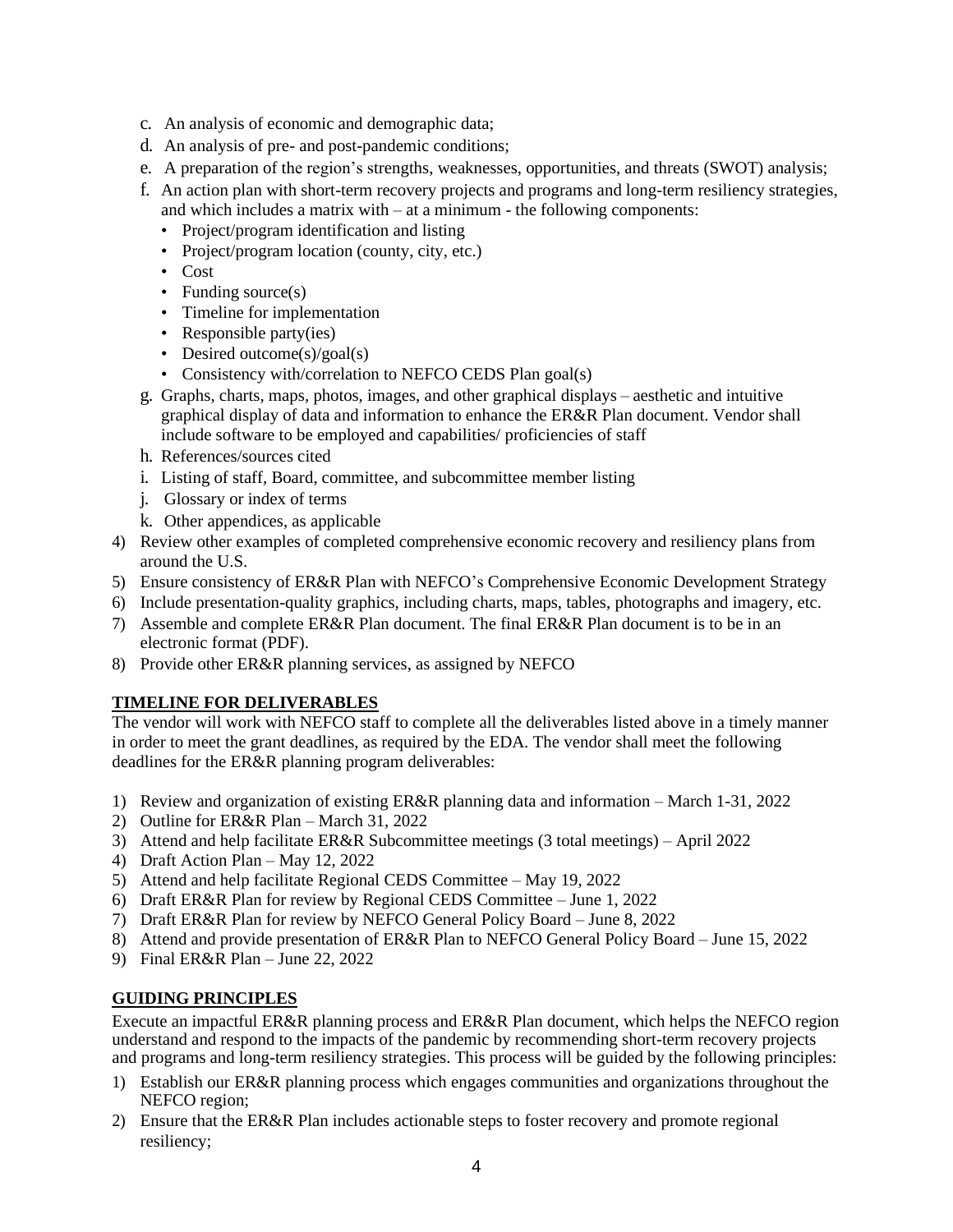- 3) Ensure that the ER&R Plan includes measurable outcomes and evaluation metrics; and
- 4) Ensure that the ER&R Plan fully integrates with NEFCO CEDS Plan, NEFCO website, and other media

## **BUDGET DETAILS**

NEFCO estimates the budget for this project will be approximately sixty thousand dollars (\$60,000.00). While we prefer the most cost-effective solution, all reasonable proposals will be considered and weighed based on their merits.

## **INTERESTED PARTY QUALIFICATIONS**

NEFCO will evaluate the interested party's experience, qualifications, and capabilities for providing economic recovery and resiliency planning services. The desired qualifications are outlined below. Interested parties are required to submit a written narrative **corresponding to each of the underlined section items**:

Introduction

• Overview and summary of how interested party will assist NEFCO in providing economic recovery and resiliency planning services.

#### Interested Party Profile

- Interested party overview and history.
- How long has the interested party provided comprehensive and/or economic development planning services?
- Number of current employees; number of employees with planning and/or economic development background.
- Capabilities and credentials of interested party Why should you be chosen?
- Management team Name, title, credentials, experience, role, etc.
- Software to be employed and capabilities/proficiencies of staff

#### Scope of Work

- Project phase deliverables.
- What will be expected of NEFCO?
- What NEFCO can expect from the interested party?

#### Project Development Approach

- Approximate timeline start date is March 1, 2022.
- Approximate timeline end date is June 30, 2022.
- Detailed explanation of all project phases including compilation and synthesis of data, development of ER&R Plan outline, development of action plan, and development of ER&R Plan document drafts.
- Detailed explanation how vendor shall assist with subcommittee and other meeting facilitation with development of ER&R Plan document.
- What role will NEFCO play in the project?

#### Content Ownership Acknowledgement

• Acknowledgement of NEFCO's ownership of all planning document content and data.

#### Planning Services Pricing Estimate/Cost for Services Outlined

Specify amounts of items below:

- Planning Services:
	- (a) Data compilation and synthesis
	- (b) Meeting assistance and facilitation
	- (c) Development of action plan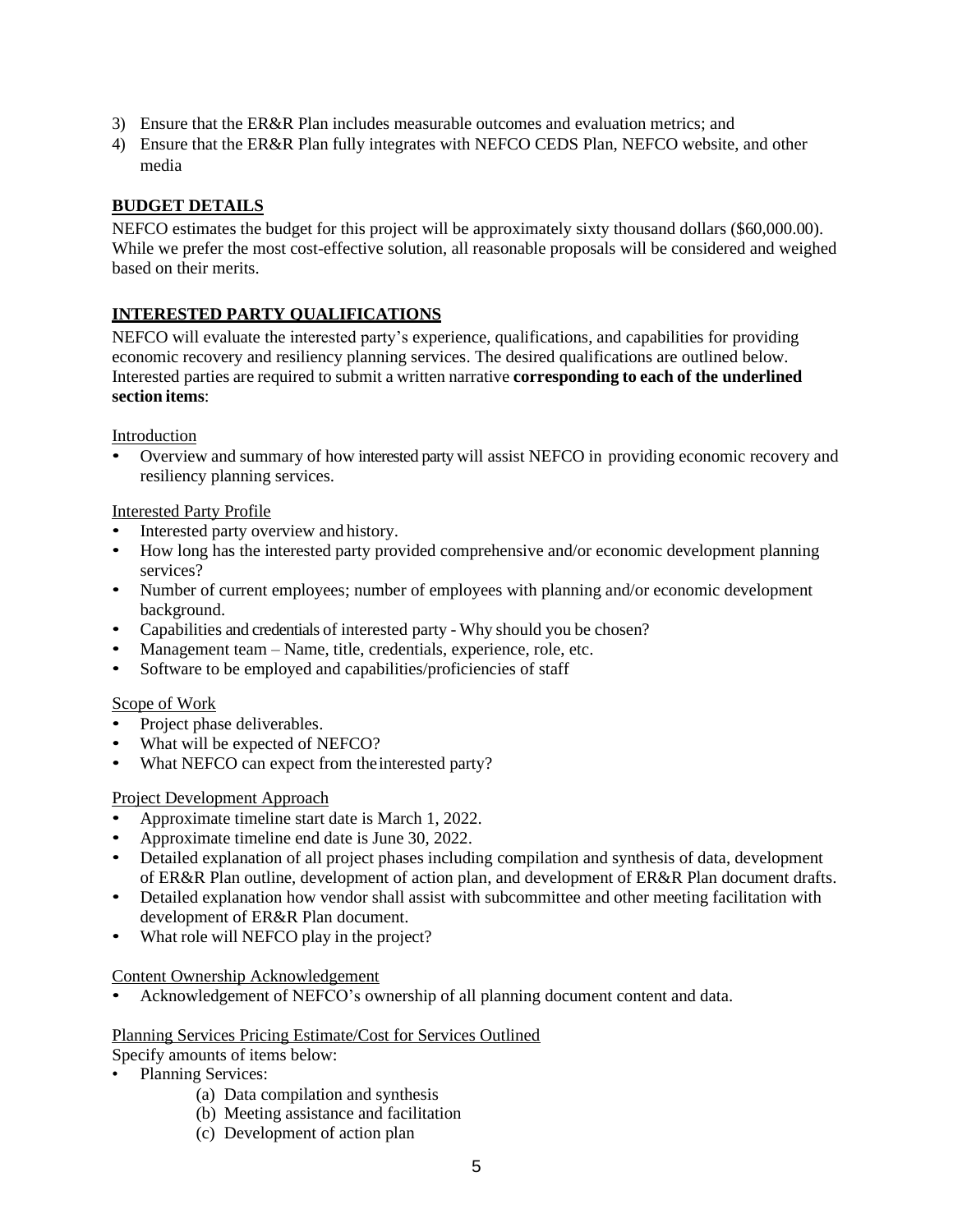- (d) Additional services
- ER&R Plan document development and publishing

#### Governmental Comprehensive and/or Economic Development Planning Services and Experience (if applicable)

References(minimum three references, including all contact information below)

- Client name
- Website URL
- Client contact person and title
- Client Phone
- Client Email address

## **EVALUATION CRITERIA**

Proposals will be evaluated on the following components:

- 1) Overall proposal
- 2) Responsiveness of submittal to the RFP
- 3) Qualifications of project team; required skills and demonstrated capabilities
- 4) Knowledge of NEFCO and the NEFCO region
- 5) Understanding of the project and the objectives
- 6) Experience with similar projects, particularly public sector projects
- 7) Experience with comprehensive and economic development plans and planning strategies
- 8) Project deliverable completion timeline
- 9) Proposal cost/budget
- 10) References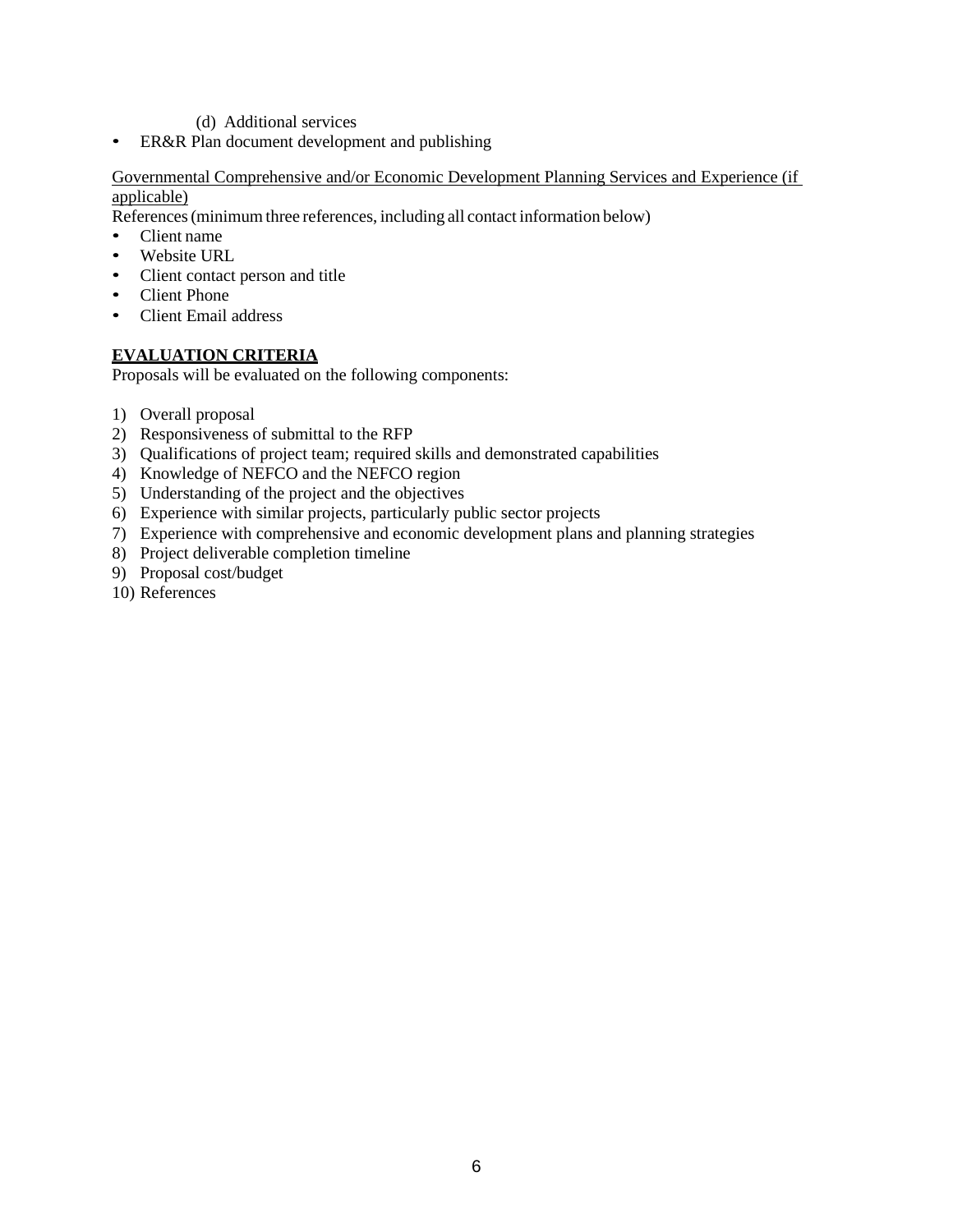## **PROPOSAL CONSTITUTES OFFER**

By submitting a proposal, the interested party agrees to be bound by all the requirements, terms and conditions set forth in this proposal document. A proposal containing variations from the requirements, terms and conditions set forth herein may, at the sole discretion of NEFCO, be declared non-responsive. The requirements, terms and conditions set forth in this document will become part of the successful vendor's contractual obligations upon award of the contract.

## **The interested party understands that quoted prices are inclusive of all costs and that no additional costs, incidental or otherwise shall apply.**

INTERESTED PARTY NAME

\_\_\_\_\_\_\_\_\_\_\_\_\_\_\_\_\_\_\_\_\_\_\_\_\_\_\_\_\_\_\_

FED. ID NUMBER

\_\_\_\_\_\_\_\_\_\_\_\_\_\_\_\_\_\_\_\_\_\_\_\_\_\_\_\_\_\_\_ W/MBE (YES or NO)

AUTHORIZED SIGNATURE

PRINTED SIGNATURE

BUSINESS ADDRESS

CITY, STATE AND ZIP CODE

TELEPHONE NUMBER

E-MAIL ADDRESS